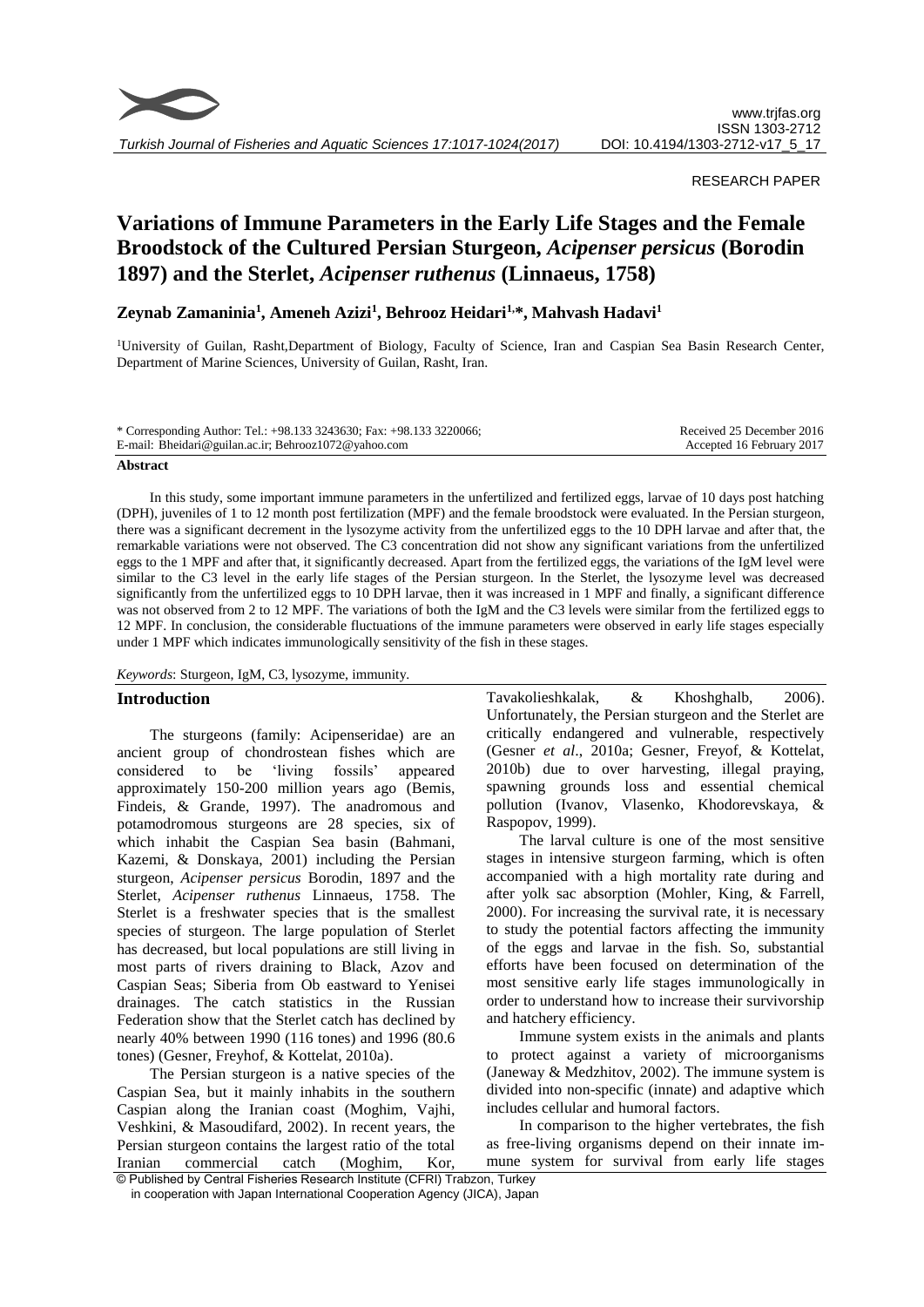(Rombout, Huttenhuis, Picchietti, & Scapigliati, 2005). Non-specific immunity is a fundamental defense mechanism that plays a key role in the acquired immune response in fish (Uribe, Folch, Enriquez, & Moran, 2011).

Lysozyme is an important innate defense parameter and is widely distributed in the invertebrates and vertebrates (Saurabh & Sahoo, 2008). The lysozyme is a bactericidal enzyme, involved in the hydrolysis of the b-(1, 4) linked glycoside bonds of bacterial cell wall peptidoglycans. This parameter has been found in the mucus, lymphoid tissue, serum of the most fish (Saurabh & Sahoo, 2008) as well as the oocytes, fertilized eggs and larval stages of several fish species including eggs of Coho salmon (*Oncorhynchus kisutch*), sea bass (*Dicentrarchus labrax*) and tilapia (*Oreochromis niloticus*) (Yousif, Albright, & Evelyn, 1991).

In the vertebrates, the complement system not only helps to the pathogen deleting, but also serves as a bridge between the non-specific and required response. In fish like the other vertebrates, complement system is triggered through three pathways entitled 1- the classical, 2- alternative and 3 lectin pathways (Claire, Holland, & Lambris, 2002). The C3 is a central protein of the complement system (Magnadottir, Lange, Gudmundsdottir, Bogwald, & Dalmo, 2005) that have a major role in activation of both the classical and alternative complement system. The maternal transfer of the C3 to the eggs have been reported in the spotted wolffish (*Anarhichas minor*) (Ellingsen, Strand, Monsen, Bogwald, & Dalmo, 2005).

Immunoglobulins (Ig) are the primary humoral components of the acquired immune system (Magnadottir *et al*., 2005). The IgM is the most important type of antibodies and is known as the first appeared Ig on the early life stages of the fish (Boes, 2000). The IgM has been recorded in the eggs of several fish species including carp (*Cyprinus carpio*) (Suzuki, Orito, Furukawa, & Aida, 1994), sea bass (Picchietti *et al*., 2004) and rainbow trout (*Oncorhynchus mykiss*) (Castillo, Sanchez, Dimiguez, Kaattari, & Villena, 1993). Hence the objective of this work is to study the variations of the immune parameters including lysozyme, IgM and C3 among unfertilized and fertilized eggs, larvae and juveniles as well as the female broodstock in the Persian sturgeon and the Sterlet.

# **Material and Methods**

#### **Animals**

The animals examined in the present study were produced by artificial propagation of the broodstocks at the Shahid Dr. Beheshti Sturgeon Fish Propagating and Rearing Complex, Rasht, Guilan.

#### **Broodstock and Eggs**

The season of the sturgeon breeding and fingerling production is restricted to the period from March to July in the hatcheries of the southern Caspian Sea. Hence, the broodstocks of the Persian sturgeon and the Sterlet (n=5) were collected from the breeding ponds (diameter 5 m and water depth 1.3 m). For blooding and biometry, the female broodstock were anesthetized by the clove oil (150-200 ppm) for 10 min. The blood samples were taken from the caudal vein by 5 CC heparinized disposable syringe with 23G needle and then centrifuged at 906 rcf for 10 min at  $4^{\circ}$ C and finally the plasma was frozen at – 70°C until the parameter analysis. The length and weight of the broodstocks were measured by a tape meter and a digital scale, respectively.

For preparing the fertilization, the broodstocks were injected by LHRH-A2 (4 mg per kg of body weight) in two times. Based on the position of the germinal vesicle (GV), the ripe eggs were collected by cutting the end of the oviduct of the broodstock with a specially deviced surgical scalpel (Bani & Banan, 2010). A certain volume of the unfertilized eggs (5 g per individual; n=5) were separated for the immune parameter analysis and the others were fertilized with the semi-dry method by adding the sperms. After 24 hours post fertilization (hpf), a certain amount of the fertilized eggs (5 g per individual; n=5) was collected for the parameter analysis.

After transferring the sampled unfertilized and fertilized eggs to the Marine Biology Laboratory at the University of Guilan, they were rinsed three times with sterile phosphate-buffered saline (PBS; pH 7.2). Then, after biometry (measuring the diameter and weight of egg by the coulisse and a digital scale, respectively), the eggs were immediately homogenized with PBS (W1:V10) for 1 min and centrifuged at 3622 rcf for 20 min at 4°C. The supernatant was pooled, aliquoted and stored at  $-70^{\circ}$ C until analysis of the immune parameters.

#### **Larvae and Juveniles**

The fertilized eggs of the Persian sturgeon and the Sterlet were maintained in the incubators (water volume 3 L; water depth 15 cm). After hatching the eggs (after 96 h), the larvae having a yolk sac were transported to the fiberglass vase (water volume 3.5 L; water depth 20 cm). After yolk absorption (9-10 dpf), these larvae were fed by the artemia, daphnia, chironomid larvae and concentrated pellets 4 times per day by 15-20% of body weight.

The larvae and juveniles with an age of 2 weeks post fertilization (WPF) and 1, 2, 4, 8, 12-month post fertilization (MPF) were randomly collected (n=5 at each stage) from the rearing tanks and frozen immediately at  $-70^{\circ}$ C until analysis of the immune parameters. After biometry of the samples, the whole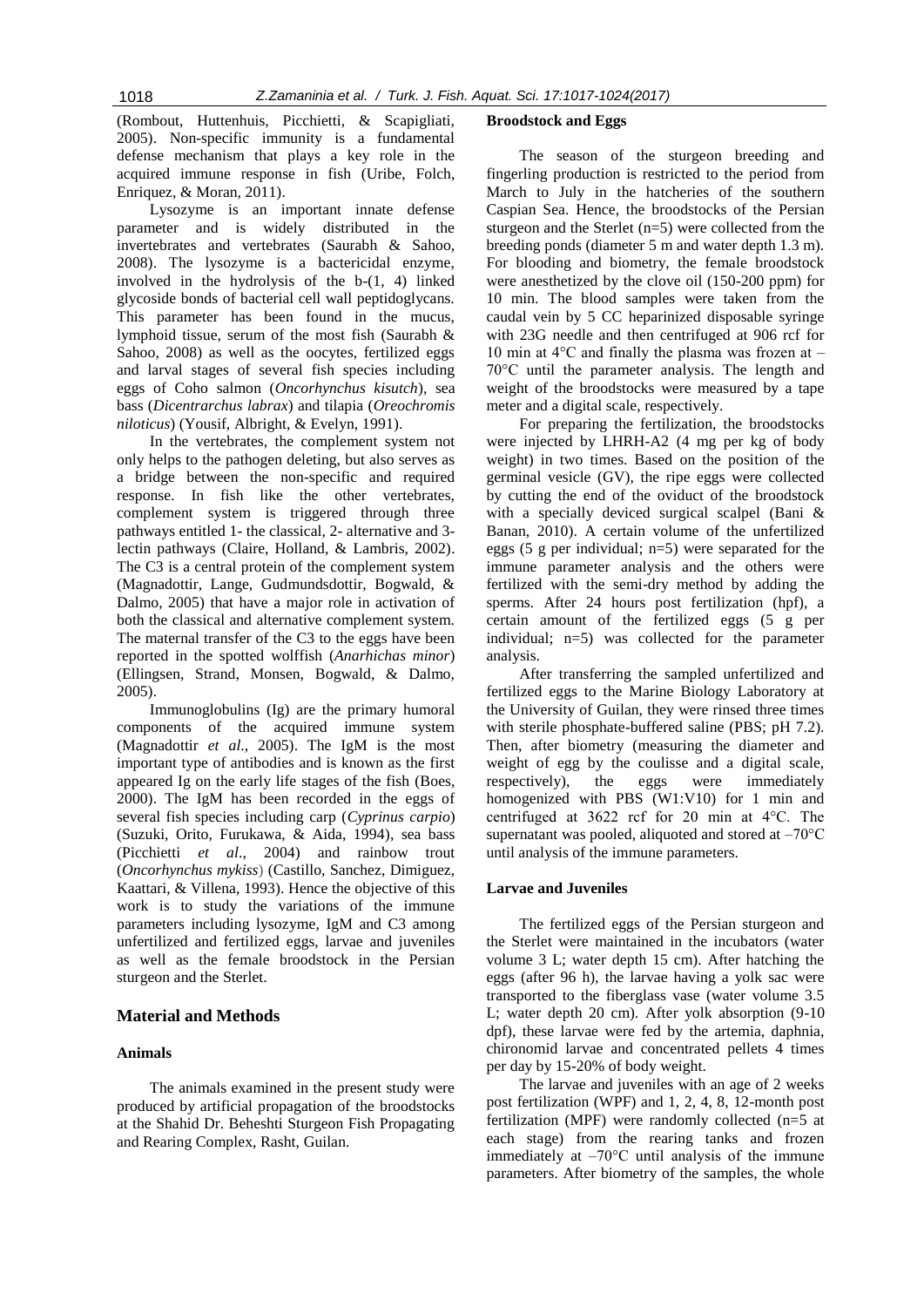body was homogenized with PBS (pH 7.2, 0.1 M) (W1:V10) for 1 min and then centrifuged at 3622 rcf for 20 min at 4°C and finally the supernatant was frozen at  $-70^{\circ}$ C until analysis.

The water-quality parameters including temperature (17-20°C), dissolved oxygen (5.5-7 mg/L), ammonia  $(0.1 \pm 0.001$  mg L<sup>-1</sup>) and pH  $(7.8 \pm 0.4)$ were monitored during the experiment.

## **Lysozyme Activity**

The lysozyme activity of the samples (supernatant of the homogenized samples and the broodstock plasma) was measured using a turbidimetric method based on the ability of lysozyme to lyses the bacterium, *Micrococcus luteus* (Ellis, 1990) with some modifications. The 100 µl of samples were mixed with 300  $\mu$ l of a 0.2 mg mL<sup>-1</sup> suspension of *Micrococcus luteus* (Sigma-Aldrich, St. Louis, MO, USA) in 200 µl phosphate of 0.1M PBS, pH 6.2. Optical density (OD) was read in 450 nm every 15 second to 180 second by a spectrophotometer (Ultraspect 3000, Pharmacia Biotech). One unit of the lysozyme activity was equal to a decrement in turbidity of 0.001 per minute at 450 nm at pH 6.2 and 25°C. The lysozyme activity was obtained using the following formula *(Chakraborti et al*., 2010).

Lysozyme Activity (Units mg<sup>-1</sup>) =  $\Delta$ OD×Df /( $min \times 0.001 \times V_s$ )

∆OD= decrease of optical density Df= dilution factor  $V_s$ = enzyme volume

 $0.001$  = one unit of lysozyme activity

The lysozyme activity expressed as U per milligram (U mg<sup>-1</sup>) of total protein, which was measured according to the Bradford method (Bradford, 1976).

#### **Complement Component C3 Assay**

The concentration of C3 was measured using a sandwich ELISA (enzyme-linked immunosorbent assay) with the Fish ELISA kit (HANGZHOU EASTBIOPHARM CO., LTD.). Briefly, the 40 µl of samples was added to the well, which was pre-coated with Fish complement component C3 monoclonal antibody. Then, 10 µl of the C3 antibodies labeled with biotin was added and combined with 50 µl of Streptavidin-HRP to form the immune complexes after incubation at temperature 37°C for 1 h. After washing to remove the uncombined enzyme, 50 µl of Chromogen Solution A and B was added and incubated at temperature 37°C for 10 min. The color of liquid changed into blue and finally under the effect of the stopping solution (50 µl of sulfuric acid), the color became yellow. The OD was measured using an ELISA reader (ELX800 Absorbance Reader,

BioTek, USA) at 450 nm. According to the standard concentration and the corresponding OD values, the standard curve linear regression equation was calculated out and then applied the OD values of the samples on the regression equation to calculate the corresponding sample concentrations. The blank well (containing the only Chromogen Solution A and B and stop solution) and standard well (containing only Streptavidin-HRP) were used as a negative and positive controls, respectively. Inter- and intra-assay coefficients of variation (CV) were <12% and <10%, respectively. The C3 values expressed as mg  $dL^{-1}$ .

#### **IgM assay**

The IgM like the complement component C3 was measured with a separated Eastbiopharm ELISA kit based on a sandwich ELISA method.

#### **Statistical Analysis**

The normality test (Kolmogorov–Smirnov) was initially done on the raw data of the lysozyme, IgM and complement component C3 of the samples. In cases that the normal distribution was found, the data in different life stages (the unfertilized and fertilized eggs, 10 DPH and 1, 2, 4, 8, 12 MPF) were analyzed by one–way analysis of variance (ANOVA) in SPSS (Version 20, IBM). The Duncan post hoc test was used to identify significant differences among the various means with a confidence level of 95%. All the values were expressed as a Mean±SD.

## **Results**

The biometric data of the Persian sturgeon and the Sterlet at different life stages as well as broodstock were presented in Table 1.

#### **Lysozyme**

There were the significant variations of the lysozyme activity during early life stages of the Persian sturgeon (P<0.05). The lysozyme activity was significantly decreased from the unfertilized eggs to the 10 DPH larvae  $(P<0.05)$  (Figure 1). Then, a significant increment was observed until 1 MPF (P<0.05) and finally, the juveniles older than 1 MPF did not show any significant variations until 12 MPF (P>0.05) (Figure 1). In general, the lowest and the highest activity of the lysozyme level was observed in 10 DPH  $(45.02 \pm 12.39 \text{ U mg}^{-1})$  and unfertilized eggs  $(212.68 \pm 17.46 \text{ U} \text{ mg}^{-1})$ , respectively. In addition, there was a remarkable increment of the lysozyme activity in the female broodstock (207.27±49.048) rather than the 12M old juvenile  $(86.20 \pm 14.00)$  $(P<0.05)$ .

In the Sterlet (*Acipenser ruthenus*), the lysozyme activity was significantly decreased from the unfertilized eggs to 10 DPH  $(P<0.05)$  (Figure 1). The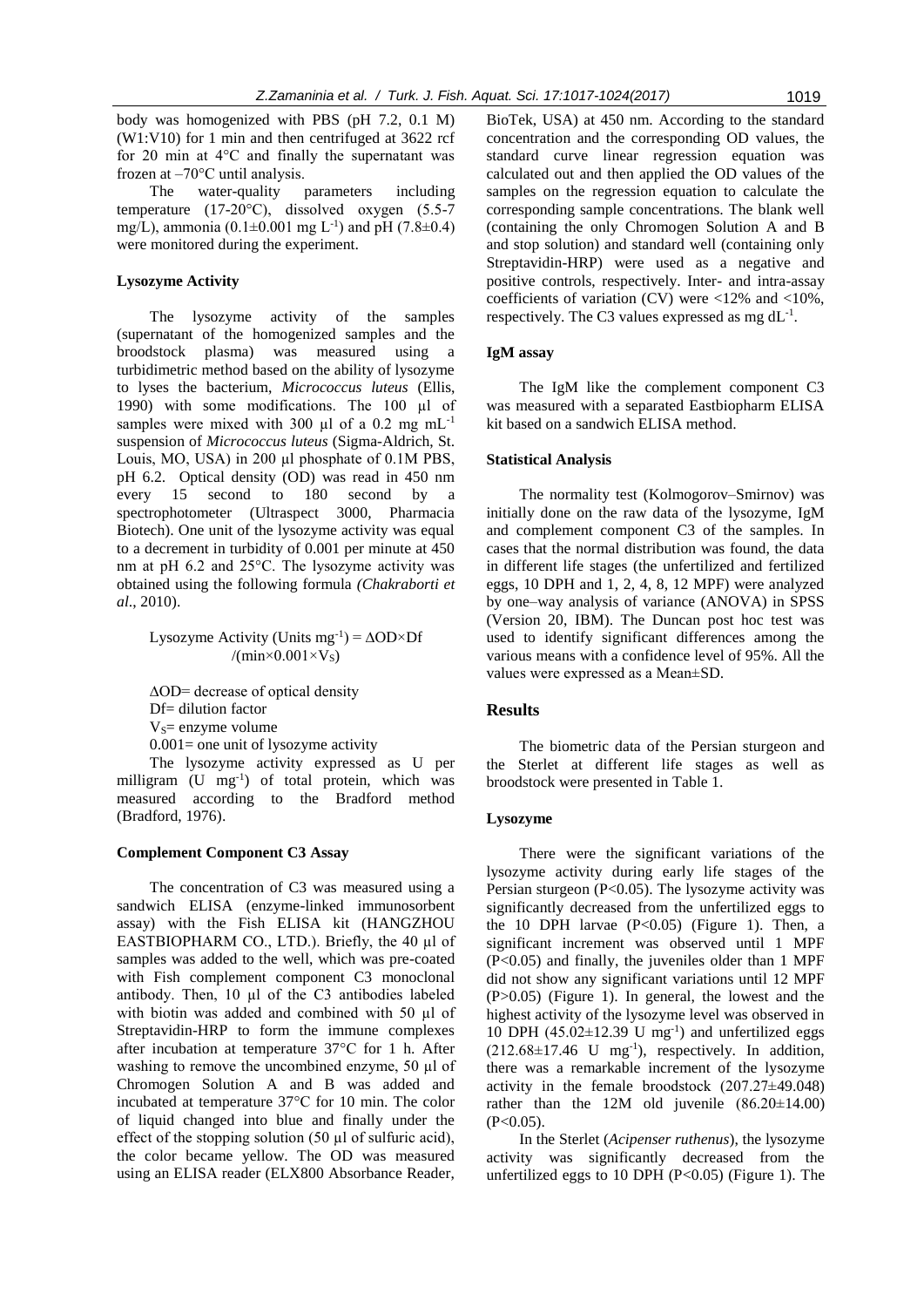| Sampling time   | Samples                | Weight $(g)$    |                   | Length $(mm)$    |                    |
|-----------------|------------------------|-----------------|-------------------|------------------|--------------------|
|                 |                        | A. persicus     | A. ruthenus       | A. persicus      | A. ruthenus        |
| $5-Apr-14$      | Unfertilized eggs      | $0.02 \pm 0.00$ | $0.00 \pm 0.01$   | $3.2 \pm 0.25$   | $0.2 \pm 2.1$      |
| $6$ -Apr-14     | Fertilized eggs        | $0.03 \pm 0.00$ | $0.00 \pm 0.01$   | $3.7 \pm 0.1$    | $0.2 \pm 1.5$      |
| $20$ -Apr-14    | $10$ DPH $^*$          | $1.69 \pm 0.12$ | $0.00 \pm 0.11$   | $18 \pm 0.7$     | $0.35 \pm 17.96$   |
| $6$ -May-14     | $1$ MPF <sup>#</sup>   | $2.37\pm0.14$   | $0.69 \pm 2.64$   | $57\pm1.52$      | $80.00 \pm 5.00$   |
| $6$ -Jun-14     | 2 MPF                  | $4.27 \pm 0.41$ | $0.88 \pm 6.47$   | $91 \pm 0.1.52$  | $123.3 \pm 5.77$   |
| $6$ -Aug- $14$  | 4 MPF                  | $12.1 \pm 0.27$ | $1.05 \pm 16.6$   | $148.3 \pm 0.62$ | $173.33 \pm 7.63$  |
| $7-Dec-14$      | 8 MPF                  | $248 \pm 5.56$  | $7.67 \pm 46.86$  | $391 \pm 4.16$   | $241.66 \pm 7.63$  |
| $6-Apr-15$      | <b>12 MPF</b>          | $386 \pm 7.28$  | $22.21 \pm 71.03$ | $456 \pm 6.082$  | $277.09 \pm 14.54$ |
| $16$ -Mar- $15$ | <b>Broodstock fish</b> | 30000±99.73     | $875.66 \pm 0.57$ | 1490±769.4       | $383.30 \pm 15.27$ |

**Table 1.** The biometric data of the Persian sturgeon and the Sterlet sampled at different life stages

\* Days Post Hatching

#Month Post Fertilization



**Different Life Stages** 

**Figure 1.** Variations of the lysozyme activity in the Persian sturgeon and the Sterlet from the unfertilized eggs to 12 MPF. Data are presented as mean±SD (n=5). Mean values bearing different superscripts are significantly different (P<0.05).

highest activity of the lysozyme was observed in the 1 MPF juvenile  $(48.15\pm9.41 \text{ U mg}^{-1})$ . The significant changes of the lysozyme activity were not recorded from the juveniles with age of 2-12 MPF to the female broodstock, (P*>*0.05).

#### **Complement Component C3**

No significant differences were found between the complement component C3 concentration from the unfertilized eggs to the 1M old juvenile of the Persian sturgeon (P>0.05) (Figure 2). The decreasing changes of the C3 level was significantly observed in the juveniles with an age of 1 to 12 MPF  $(P<0.05)$ (Figure 2). There were no significant variations between the C3 concentration in 12 M old juvenile  $(14.00\pm2.00 \text{ mg } dL^{-1})$  and the female broodstock  $(16.1\pm3.85 \text{ mg dL}^{-1})$  (P>0.05).

From the unfertilized eggs to the 1 MPF juvenile, there was a decreasing change in the complement component C3 of the Sterlet  $(P<0.05)$ (Figure 2). The highest concentration of the C3 was significantly measured in the 2M old juvenile

 $(125 \pm 13.23 \text{ mg dL}^{-1})$ . The remarkable changes of the C3 were not observed between the juveniles with an age with 4 to 12 MPF and the female broodstock of the Sterlet (P*>*0.05).

## **Immunoglobulin M (IgM)**

From the unfertilized eggs to the fertilized eggs of the Persian sturgeon, the IgM level showed a significant decrement  $(P<0.05)$  (Figure 3). Then, there were a remarkable increment of the IgM concentration from the fertilized eggs to the 1M old juvenile (P<0.05) and finally the significant decreasing changes was recorded in the juveniles from 1 to 12 MPF  $(P<0.05)$  (Figure 3). The significant variations were not observed between the C3 concentration in the 12M old juvenile  $(6.06\pm1.17)$ and the female broodstock (4.60±0.70) (P>0.05).

In the Sterlet, a significant variation of the IgM level was observed from the unfertilized eggs to the fertilized eggs  $(P<0.05)$  (Figure 3). The decreasing changes of the IgM level were significantly recorded from the fertilized eggs to the 1 MPF old juvenile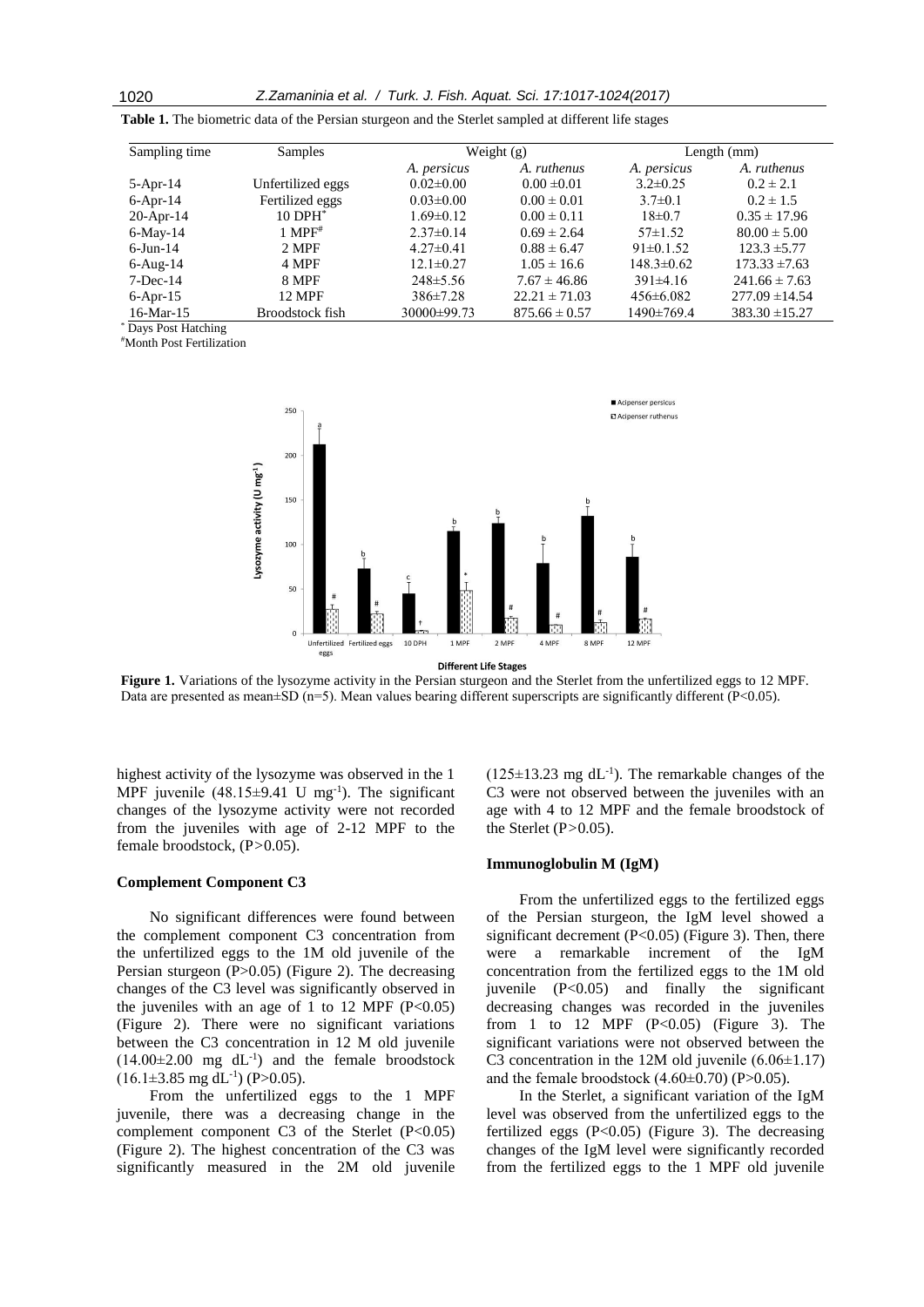

**Figure 2.** Variations of the Complement component C3 concentration in the Persian sturgeon and the Sterlet from the unfertilized eggs to 12 MPF. Data are presented as mean±SD (n=5). Mean values bearing different superscripts are significantly different (P*<*0.05).



**Figure 3.** Variations of the IgM concentration in the Persian sturgeon and the Sterlet from the unfertilized eggs to 12 MPF. Data are presented as mean±SD (n=5). Mean values bearing different superscripts are significantly different (P*<*0.05).

(P<0.05). After a significant increment of the IgM level in the juvenile with an age 2 MPF ( $P<0.05$ ), no the remarkable changes were found from the 4 MPF to 12 MPF juveniles (P*>*0.05) (Figure 3). There were no significant variations of the IgM level between 12 MPF juvenile (6.73±1.08) and the female broodstock  $(12\pm1.41 \text{ mg } dL^{-1})$  (P>0.05). In addition, the mean concentration of C3 from unfertilized eggs to 12 MPF juvenile was significantly higher than the IgM in both sturgeon  $(P<0.05)$  (Figure 4).

#### **Discussion**

The fish eggs are often released into the water and fertilized externally, and the resulting embryos and larvae are therefore exposed to an aquatic ecosystem full of potential pathogens. The immune system in the fish embryos and newly hatched larvae is not fully developed; their immunological capacity is very limited at these stages (Ellis, 1988) and has been little bounded ability to synthesize endogenously immune-relevant molecules and their lymphoid organs are not yet fully matured (Zapata, Diez, Cejalvo, Frias, & Cortes, 2006).

Although, the variations of the immune parameters such as the lysozyme, C3 and IgM in the larval stages of some teleost species have been studied, there is no such information for the sturgeons. The existence of maternal lysozyme has recently been confirmed in the oocytes, fertilized eggs and larval stages of Coho salmon (*Oncorhynchus kisutch*) (Yousif, Albright, & Evelyn, 1994), red sea bream (*Pagrus major*) (Kanlis, Suzuki, Tauchi, Numata, & Shirojo, 1995) and tilapia (*Oreochromis niloticus*) (Sin, Ling, & Lam, 1994). It had been shown that the lysozyme in the unfertilized eggs had higher level than the fertilized eggs (1 HPF) and 6 DPH larvae (Cecchini, Terova, Caricato, & Saroglia, 2000). A similar reduction in the lysozyme level was observed in the tilapia larvae after absorbing the yolk sac and starting first feeding (Takemura, 1993). In the Persian sturgeon (*Acipenser persicus*) and the Sterlet (*A. ruthenus*), the lysozyme activity was decreased significantly from the unfertilized eggs to the 10 DPH larvae, which it may be because of complete absorption of the yolk proteins by the embryo and larvae. It has been reported that the yolk sac in the Atlantic sturgeon disappears during the feeding of the environment, 14 days after hatching (Gradil, Wright,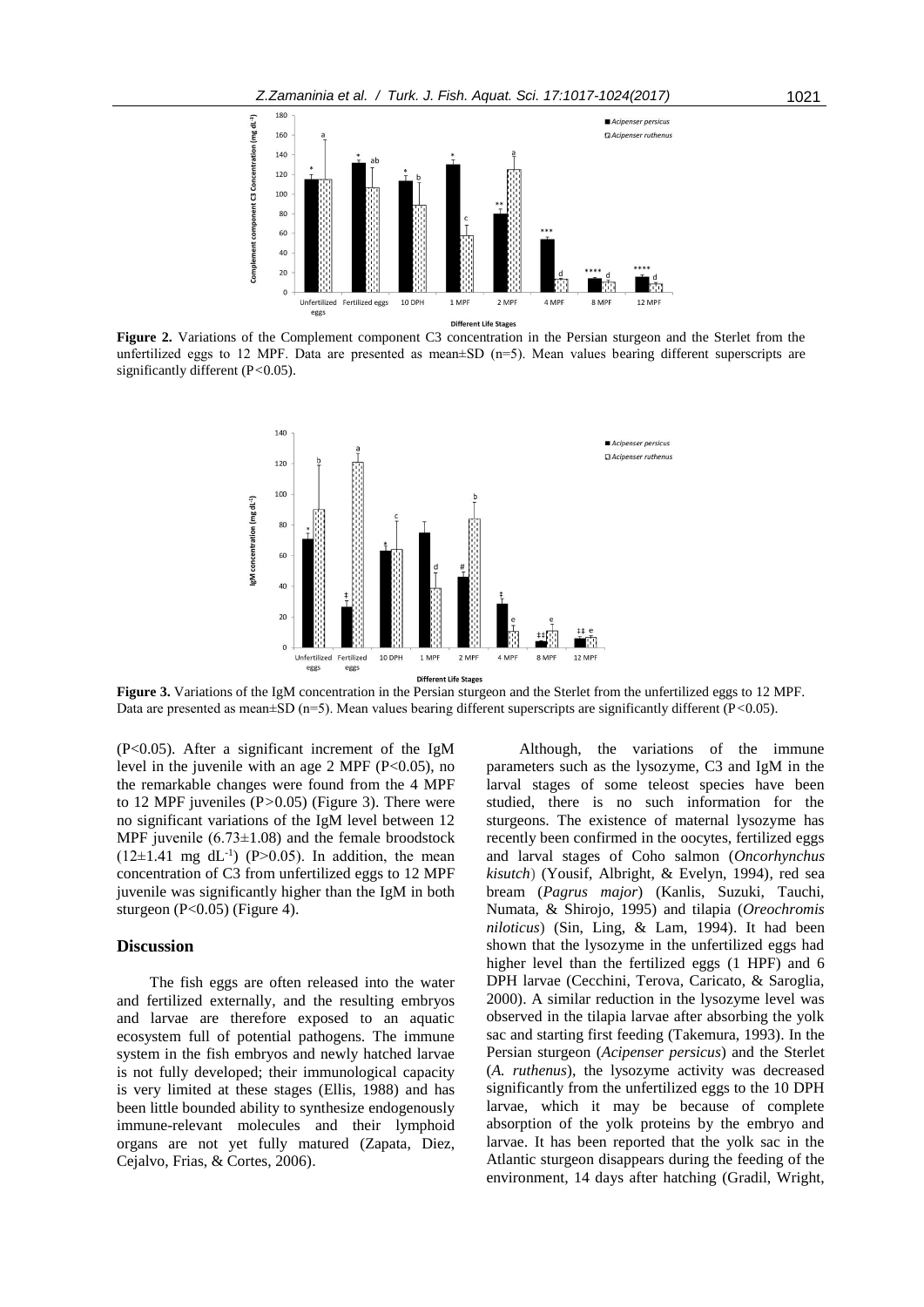

**Figure 4.** The mean concentration of C3 and IgM from unfertilized eggs to 12 MPF juvenile in the Persian sturgeon and the Sterlet. Data are presented as mean±SD (n=5). Mean values bearing different superscripts are significantly different (P*<*0.05).

Wadowska, & Fast, 2014). Based on our results, the yolk sac of the eggs in the Persian sturgeon and the Sterlet was consumed during 14 days after hatching. The increment of the lysozyme activity after 10 DPH in the Persian sturgeon and the Sterlet could be due to forming of the lysozyme-producing organs such as the kidney, spleen and gastrointestinal tract as well as exogenous feeding. The digestive system of the Siberian sturgeon is completed 16-18 DPF and started feeding from the environment (Gisbert & Williot, 1997). In addition, the appearance of meningeal myeloid tissue, spleen and thymus in Acipenserid juveniles are completed in 48, 33 and 48 DPH, respectively (Gradil *et al*., 2014).

The complement system is a key component of the innate immunity and it plays a role in adaptive immunity (Morgan, Marchbank, Longhi, Harris, & Gallimore, 2005). In the Atlantic halibut (*Acipenser oxyrinchus*), the C3 was detected in several cells and tissues at developmental stages from 5 to 99 DPH (Lange, Bambir, Dodds, & Magnadottir, 2004a). Also 50 days after hatching, the complement component C3 was measured in hepatocytes and liver endothelial cells of the spotted wolffish (Ellingsen *et al*., 2005). Recent findings suggest that complement system has important roles in diverse biological processes and generation of cells and tissues in the early developmental stages of fish *(Lange et al*., 2004a; Lange, Bambir, Dodds, & Magnadottir, 2004b; Mastellos & Lambris, 2002). Hence, the presence of higher value of the complement component C3 than the IgM in the early life stages (from the unfertilized eggs to 1 MPF) of the Persian sturgeon and the Sterlet could be attributed to the role of this protein in the generation of cells and tissues. From 2 to 12 MPF, the C3 was significantly decreased in the Persian sturgeon and the Sterlet. It seems that the reduction refers to the animal transition from the sensitive early life stages and also developing the innate and adaptive immune system in two sturgeons.

The maternal transfer of the IgM to the embryo has been demonstrated in several species such as plaice (Bly, Grimm, & Morris, 1986), tilapia

(Takemura & Takano, 1997) and red sea bream (Kanlis *et al*., 1995). In sea bass (*Dicentrarchus labrax*), for example, the maternal IgM had been deposited in the ovary during vitellogenesis and reached a maximum concentration during ovulation. At hatching time, this level had been reduced by about 100-fold and no maternal IgM had not been detected in 5 DPH larvae of the sea bass (Breuil, Vassiloglou, Pepin, & Romestand, 1997). A similar situation had been demonstrated in tilapia (Mor & Avtalion, 1990) and the Atlantic salmon (*Salmo salar*) (Olsen & Press, 1997). Pre-larval stages of the tilapia (0 to 12 DPH) showed relatively high maternal value of the IgM level, which gradually decreased to a minimum level at 12 DPH just prior to the development of the larval lymphoid organs and the autologous IgM production (Takemura, 1993). In the salmon, the maternal IgM level was abruptly decreased after hatching, reaching minimum levels just prior to the onset of feeding and the autologous IgM production (Olsen & Press, 1997). In the Persian sturgeon, the IgM concentration was significantly decreased in the fertilized eggs that may be attributed to consumption of the yolk nutrients by the embryo and also lack of exogenous feeding as well as autologous IgM production. On the contrary, the IgM concentration of the Sterlet reached to the maximum level in the fertilized eggs. Magnadottir *et al*. (2005) suggest that the primary role of maternal antibodies is to support the eggs against direct transfer of certain pathogens or that maternal IgM may help phagocytosis or the activation of complement system approaches in early developmental stages; the IgM may even function simply as a nutritional yolk protein. An increment of the IgM concentration in the Persian sturgeon and the Sterlet was observed in 1 MPF and 2 MPF, respectively. It appears that the complete development of the haematopoiesis tissues including the kidney, thymus and spleen could be effective in this increment of the IgM. After 4 MPF, the IgM level was significantly decreased which probably due to production of the other immunoglobulins such as IgD (Uribe *et al*., 2011) by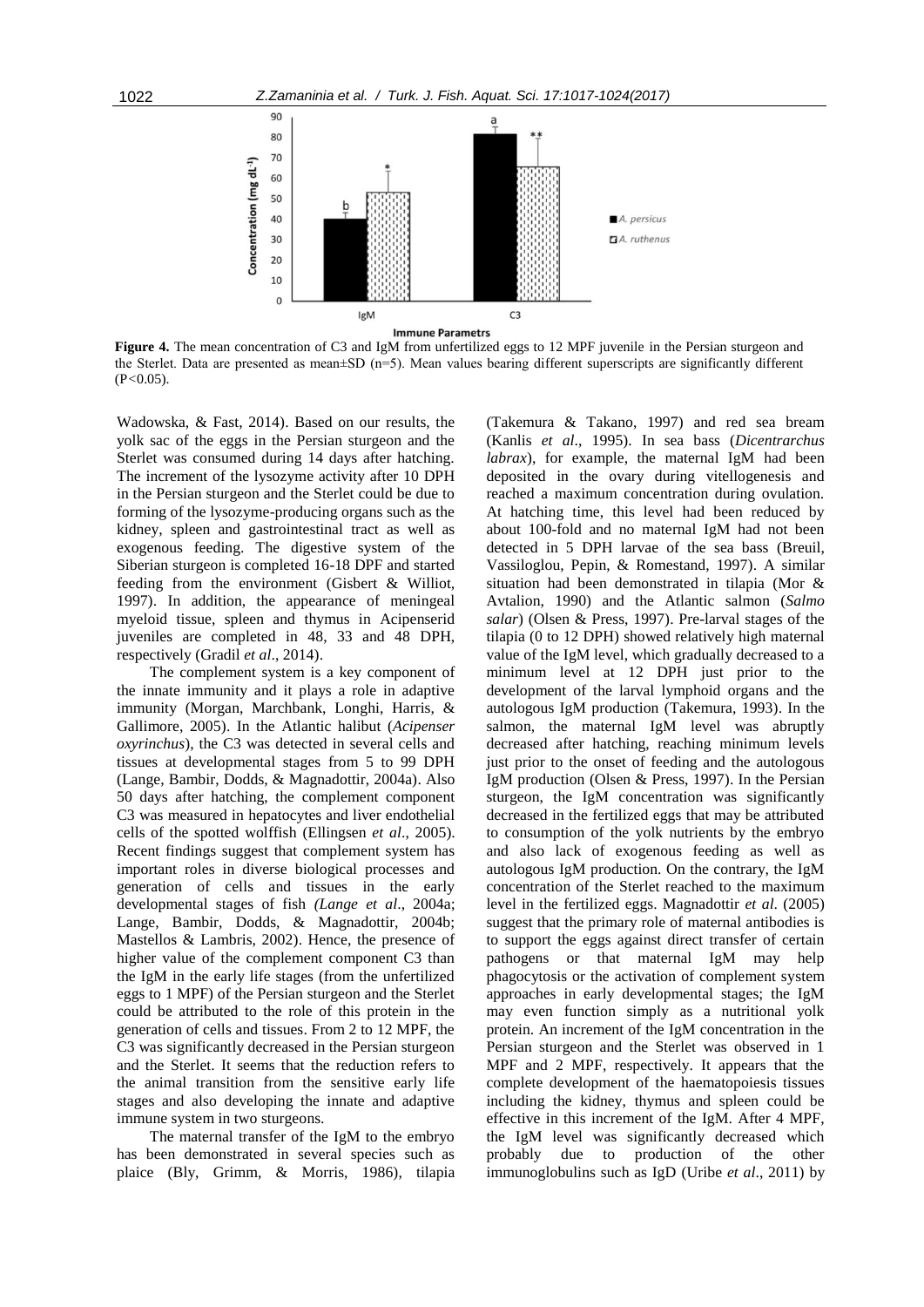lymphoid organs and their cooperation in the body immunity.

In the present study, there was no significant difference between the immune parameters (C3 and IgM) of the juveniles older than 8M and the plasma of the female broodstock. It seems that the Persian sturgeon and the Sterlet immunologically obtains the stable conditions after 8 MPF and the most fluctuation of the immune parameters occurs up to 8 month post fertilization.

# **Conclusion**

In conclusion, higher value of the complement component C3 was found in the early life stages than the other immune parameters that can be indicative of its important role in these stages. The most fluctuations of the lysozyme, C3 and IgM were observed in the early life stages which was a transitional period between endogenous and exogenous feeding. Attention to these larval stages can play a key role in the more efficient culture of the Persian sturgeon larvae.

# **Acknowledgments**

We are truly grateful to the Shahid Dr. Beheshti Sturgeon Fish Propagating and Rearing Complex for providing the samples and to Mr. Rasa, the manager of Microbiology Laboratory in Biology Department at the University of Guilan for helping in culture of bacteria.

## **References**

- Bahmani, M., Kazemi, R., & Donskaya, P. (2001). A comparative study of some hematological features in young reared sturgeons (Acipenser persicus and Huso huso). *Fish Physiology and Biochemistry*, 24, 135- 140[. http://dx.doi.org/10.1023/A:1011911019155](http://10.0.3.255/A:1011911019155)
- Bani, A., & Banan, A. (2010). Comparison between microsurgery and traditional egg removal from starry sturgeon, Acipenser stellatus, broodstock. *Journal of World Aquaculture Society*, 4, 144–148. [http://dx.doi.org/10.1111/j.1749-7345.2009.00322.x](http://10.0.4.87/j.1749-7345.2009.00322.x)
- Bemis, W. E., Findeis, E. K., & Grande, L. (1997). An overview of Acipenseriformes. *Environmental Biology of Fishes*, 48, 25–71. [http://dx.doi.org/10.1007/0-306-46854-9\\_4](http://10.0.3.239/0-306-46854-9_4)
- Bly, J. E., Grimm, A. S., & Morris, I. G. (1986). Transfer of passive immunity from mother to young in a teleost fish: haemagglutinating activity in the serum and eggs of Plaice (Pleuronectes platessa L.). *Comparative Biochemistry and Physiology* Part A, 84, 309–313. [http://dx.doi.org/10.1016/0300-9629\(86\)90620-1](http://10.0.3.248/0300-9629(86)90620-1)
- Boes, M. (2000). Role of natural and immune IgM antibodies in immune responses. *Molecular Immunology*, 37, 1141–1149.

[http://dx.doi.org/10.1016/S0161-5890\(01\)00025-6](http://10.0.3.248/S0161-5890(01)00025-6)

Bradford, M. M. (1976). A rapid and sensitive method for the quantitation of microgram quantities of protein utilizing the principle of protein-dye binding.

*Analytical Biochemistry*, 72, 248-254. [http://dx.doi.org/10.1016/0003-2697\(76\)90527-3](http://10.0.3.248/0003-2697(76)90527-3)

- Breuil, G., Vassiloglou, B., Pepin, J. F., & Romestand, B. (1997). Ontogeny of IgM-bearing cells and changes in the immunoglobulin M-like protein level (IgM) during larval stages in Sea bass (Dicentrarchus labrax). *Fish and Shellfish Immunology*, 7, 29–43. [http://dx.doi.org/10.1016/S0161-5890\(01\)00025-6](http://dx.doi.org/10.1016/S0161-5890(01)00025-6)
- Castillo, A., Sanchez, C., Dimiguez, J., Kaattari, S. L., & Villena, A. J. (1993). Ontogeny of IgM and IgMbearing cells in Rainbow trout. *Developmental and Comparative Immunology*, 17, 29–43. [http://dx.doi.org/10.1016/0145-305X\(93\)90033-M](http://10.0.3.248/0145-305X(93)90033-M)
- Cecchini, S., Terova, G., Caricato, G., & Saroglia, M. (2000). Lysosome activity in embryos and larvae of sea bass (Dicentrarchus labrax L.), spawned by broodstocks fed with vitamin C enriched diets. *European Association of Fish Pathologis*t, 20, 120– 124.
- Chakraborti, S., Chatterjee , T., Joshi, P., Poddar, A., Bhattacharyya, B., Singh, S. P., & Chakrabarti, P. (2010). Structure and activity of lysozyme on binding to ZnO Nanoparticles. *Langmuir*, 26, 3506–3513. [http://dx.doi.org/10.1021/la903118c](http://10.0.3.253/la903118c)
- Claire, M., Holland, M. C. H., & Lambris, J. D. (2002). The complement system in teleosts. *Fish and Shellfish Immunology*, 12, 399–420. [http://dx.doi.org/10.1006/fsim.2001.0408](http://10.0.3.238/fsim.2001.0408)
- Ellingsen, T., Strand, C., Monsen, E., Bogwald, J., & Dalmo, R. A. (2005). The ontogeny of complement component C3 in the Spotted wolffish (Anarhichas minor Olafsen). *Fish and Shellfish Immunology*, 18, 348–351[. http://dx.doi.org/10.1016/j.fsi.2004.09.002](http://10.0.3.248/j.fsi.2004.09.002)
- Ellis, A. E. (1988). Ontogeny of the immune response in teleost fish. In A. E. Ellis (Ed.), Fish vaccination (pp. 20-31). London, United Kindom: Academic Press.
- Ellis, A. E. (1990). Lysozyme assays. *Techniques in Fish Immunology*, 1, 101–103.
- Gesner, J., Freyhof, J., & Kottelat, M. (2010a). Acipenser ruthenus. The IUCN Red List of threatened species 2010. http://dx.doi.org/10.2305/IUCN.UK.2010- 1.RLTS.T227A13039007.en
- Gesner, J., Freyof, J., & Kottelat, M. (2010b). Acipenser persicus. The IUCN Red List of threatened species 2010. [http://dx.doi.org/10.2305/IUCN.UK.2010-](http://dx.doi.org/10.2305/IUCN.UK.2010-1.RLTS.T235A13043839.en) [1.RLTS.T235A13043839.en](http://dx.doi.org/10.2305/IUCN.UK.2010-1.RLTS.T235A13043839.en)
- Gisbert, E., & Williot, P. ( 1997). Larval behavior and effect of the timing of initial feeding on growth and survival of Siberian sturgeon (Acipenser baerii) larvae small scale hatchery production. *Aquaculture*, 156, 63-76. [http://dx.doi.org/10.1016/S0044-8486\(97\)00086-0](http://10.0.3.248/S0044-8486(97)00086-0)
- Gradil, A., Wright, G., Wadowska, D., & Fast, M. (2014). Ontogeny of the immune system in Acipenserid juveniles. *Developmental and Comparative Immunology,* 44, 303-314. [http://dx.doi.org/10.1016/j.dci.2014.01.006](http://10.0.3.248/j.dci.2014.01.006)
- Ivanov, V. P., Vlasenko, A. D., Khodorevskaya, R. P., & Raspopov, V. M. (1999). Contemporary status of Caspian sturgeon (Acipenseridae) stock and its conservation. Journal of Applied Ichthyology, 15, 103–105.

[http://dx.doi.org/10.1111/j.1439-0426.1999.tb00217.x](http://10.0.4.87/j.1439-0426.1999.tb00217.x)

- Janeway, C. A. J., & Medzhitov, R. (2002). Innate immune recognition. *Annual Reviews of Fish Diseases*, 20, 197–216.
	- [http://dx.doi.org/10.1146/annurev.immunol.20.08300](http://10.0.4.122/annurev.immunol.20.083001.084359) [1.084359](http://10.0.4.122/annurev.immunol.20.083001.084359)